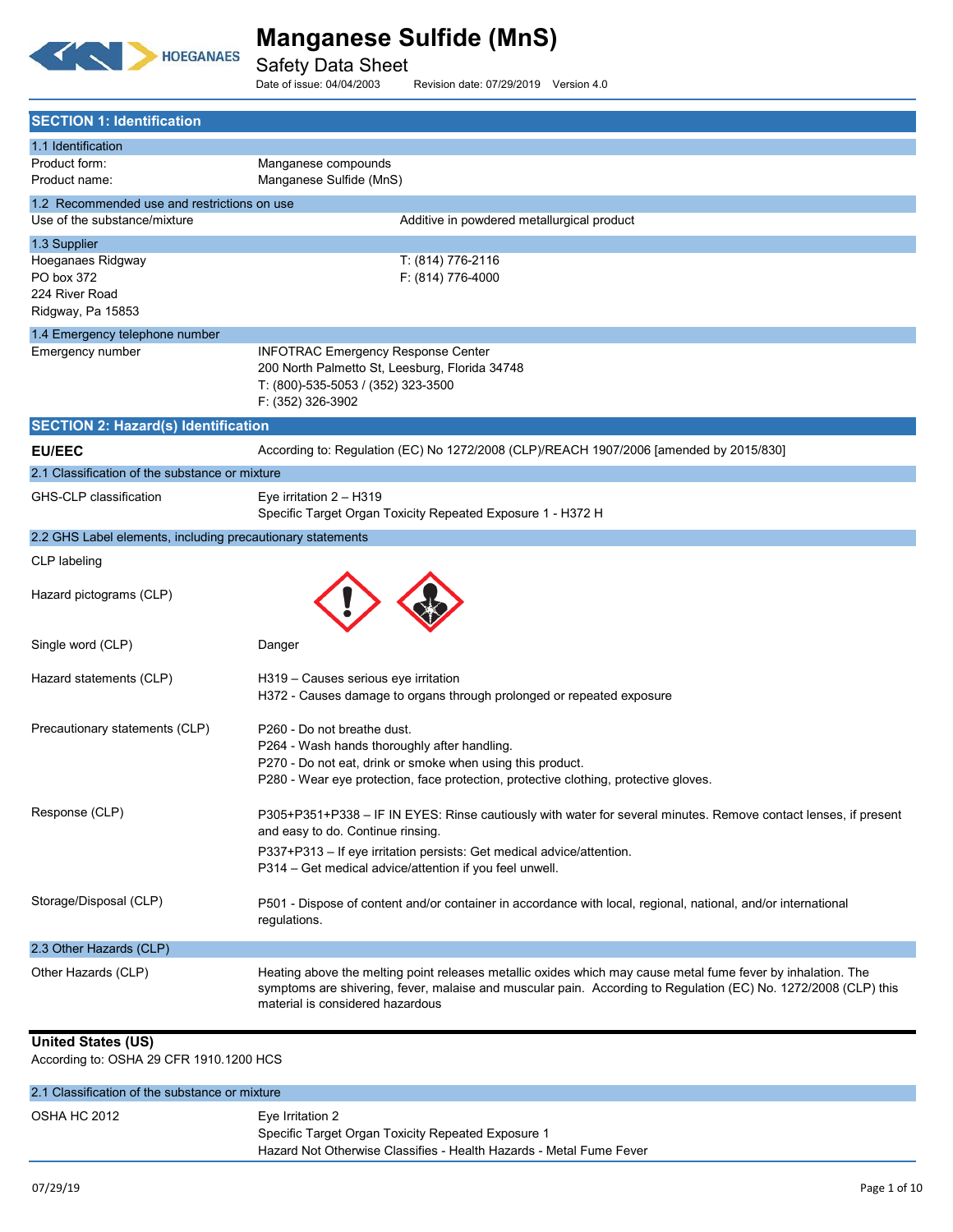Safety Data Sheet

| 2.2 GHS Label elements, including precautionary statements |                                                                                                                                                                                                                                                                                                        |
|------------------------------------------------------------|--------------------------------------------------------------------------------------------------------------------------------------------------------------------------------------------------------------------------------------------------------------------------------------------------------|
| OSHA HC 2012                                               |                                                                                                                                                                                                                                                                                                        |
| Hazard pictograms                                          |                                                                                                                                                                                                                                                                                                        |
| Single word                                                | Danger                                                                                                                                                                                                                                                                                                 |
| Hazard statements                                          | Causes serious eye irritation<br>Causes damage to organs through prolonged or repeated exposure                                                                                                                                                                                                        |
| Precautionary statements                                   | Do not breathe dust.<br>Wash hands thoroughly after handling.<br>Do not eat, drink or smoke when using this product.<br>Wear eye protection, face protection, protective clothing, protective gloves.                                                                                                  |
| Response                                                   | IF IN EYES: Rinse cautiously with water for several minutes. Remove contact lenses, if present and easy to do.<br>Continue rinsing.<br>If eye irritation persists: Get medical advice/attention.                                                                                                       |
|                                                            | Get medical advice/attention if you feel unwell.                                                                                                                                                                                                                                                       |
| Storage/Disposal                                           | Dispose of content and/or container in accordance with local, regional, national, and/or international regulations.                                                                                                                                                                                    |
| 2.3 Other Hazards                                          |                                                                                                                                                                                                                                                                                                        |
| Other Hazards                                              | Heating above the melting point releases metallic oxides which may cause metal fume fever by inhalation. The<br>symptoms are shivering, fever, malaise and muscular pain. Under United States Regulations (29 CRF 1910.1200 -<br>Hazard communication Standard), this product is considered hazardous. |
| Canada                                                     |                                                                                                                                                                                                                                                                                                        |
| According to: WHMIS 2015                                   |                                                                                                                                                                                                                                                                                                        |
| 2.1 Classification of the substance or mixture             |                                                                                                                                                                                                                                                                                                        |
| WHMIS 2015                                                 | Eye Irritation 2<br>Specific Target Organ Toxicity Repeated Exposure 1<br>Hazard Not Otherwise Classifies 1                                                                                                                                                                                            |
| 2.2 GHS Label elements, including precautionary statements |                                                                                                                                                                                                                                                                                                        |
| <b>WHMIS 2015</b>                                          |                                                                                                                                                                                                                                                                                                        |
| Hazard pictograms                                          |                                                                                                                                                                                                                                                                                                        |
| Single word                                                | Danger                                                                                                                                                                                                                                                                                                 |
| <b>Hazard statements</b>                                   | Causes serious eye irritation<br>Causes damage to organs through prolonged or repeated exposure<br>Heating above the melting point releases metallic oxides which may cause metal fume fever by inhalation.<br>The symptoms are shivering, fever, malaise and muscular pain.                           |
| Precautionary statements                                   | Do not breathe dust.<br>Wash hands thoroughly after handling.<br>Do not eat, drink or smoke when using this product.<br>Wear eye protection, face protection, protective clothing, protective gloves.                                                                                                  |
| Response                                                   | IF IN EYES: Rinse cautiously with water for several minutes. Remove contact lenses, if present and easy to do.<br>Continue rinsing.<br>If eye irritation persists: Get medical advice/attention.<br>Get medical advice/attention if you feel unwell.                                                   |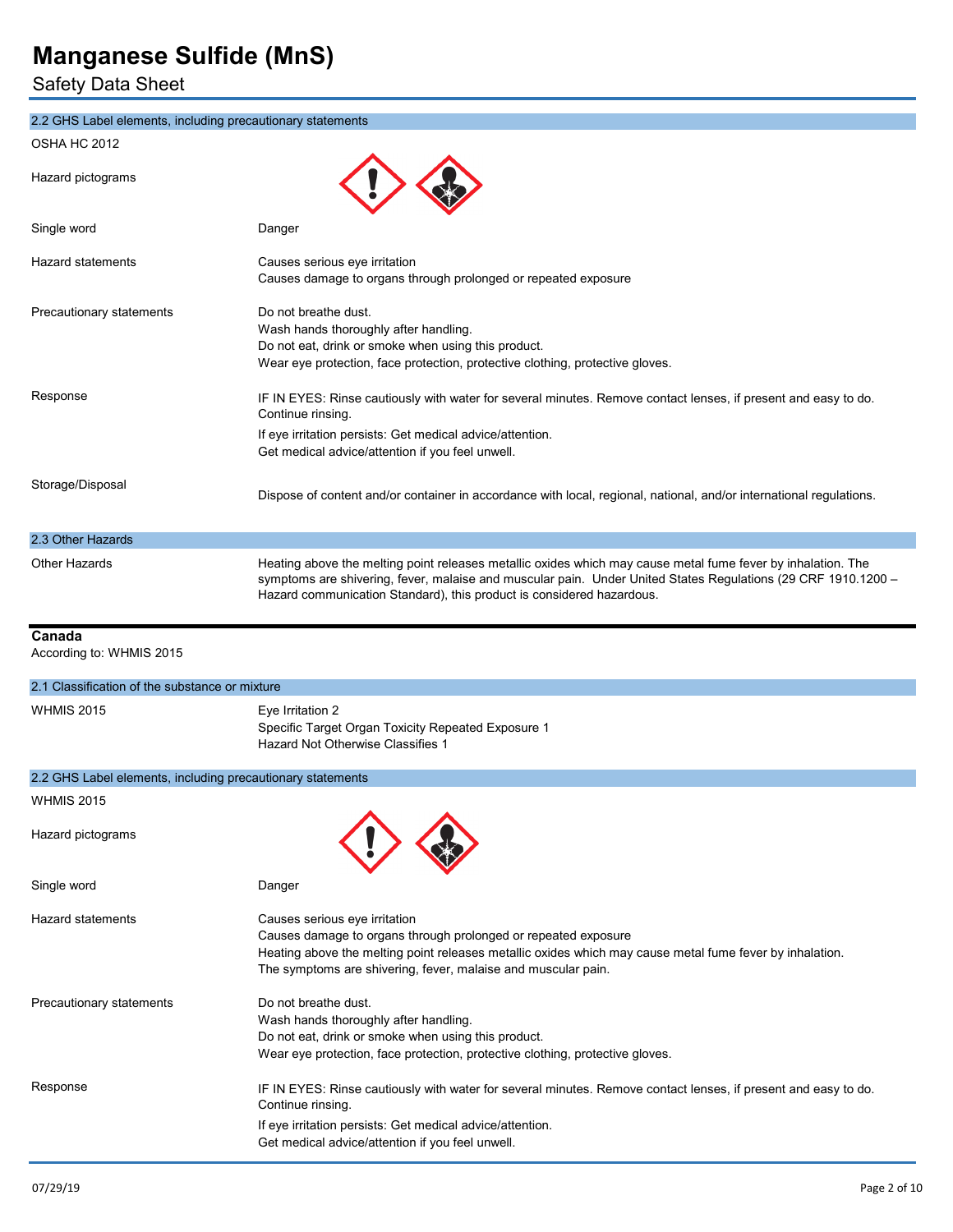Safety Data Sheet

Storage/Disposal

Dispose of content and/or container in accordance with local, regional, national, and/or international regulations.

## 2.3 Other Hazards

Other Hazards

In Canada, the product mentioned above is considered hazardous under the workplace Hazardous Materials Information System (WHMIS)

#### **SECTION 3: Composition/ Information on ingredients**

#### 3.1 Substances

Material does not meet the criteria of a substance.

#### 3.2 Mixtures

| Name              | <b>Product Identifier</b>                        | <b>LC50/LD50</b> | <b>Classification According to</b><br><b>Regulation/Directive</b>                                                                            | $\%$                                                          |             |
|-------------------|--------------------------------------------------|------------------|----------------------------------------------------------------------------------------------------------------------------------------------|---------------------------------------------------------------|-------------|
|                   |                                                  |                  | EU CLP: Eye Irrit. 2, H319; STOT RE 1,<br>H372 (CNS, Lungs / Inhale)                                                                         |                                                               |             |
| Manganese Sulfide | (CAS-No.) 18820-29-6<br>(EC Number)<br>242-599-3 | <b>NDA</b>       | <b>OSHA HCS 2012:</b> Eye Irrit. 2; STOT RE 1<br>(CNS, Lungs; Inhale); Hazard Not Otherwise<br>Classified - Health Hazard - Metal fume fever | 92%-100%                                                      |             |
|                   |                                                  |                  | <b>WHMIS 2015:</b> Eye Irrit. 2; STOT RE 1 (CNS,<br>Lungs/Inhale)                                                                            |                                                               |             |
| Iron              | (CAS-No.) 7439-89-6<br>(EC Number)<br>231-096-4  |                  | <b>NDA</b>                                                                                                                                   | <b>EU CLP:</b> Acute Tox. 4, H302; Aquatic Chronic<br>4. H413 |             |
|                   |                                                  |                  |                                                                                                                                              | <b>OSHA HCS 2012:</b> Acute Tox. 4 (orl)                      | $0\% - 8\%$ |
|                   |                                                  |                  | <b>WHMIS 2015:</b> Acute Tox. 4 (orl)                                                                                                        |                                                               |             |

**\***See Section 16 for full H-statements

| <b>SECTION 4: First-aid measures</b>  |                                                                                                                                                                                      |
|---------------------------------------|--------------------------------------------------------------------------------------------------------------------------------------------------------------------------------------|
| 4.1 Description of first aid measures |                                                                                                                                                                                      |
| First-aid measures after inhalation   | Move person to fresh air. Give artificial respiration if person is not breathing. Administer oxygen if breathing is difficult.<br>If signs/symptoms continue, get medical attention. |
| First-aid measures after skin contact | In case of contact with substance, immediately flush skin with running water for at least 20 minutes. If irritation<br>develops and persists, get medical attention.                 |
| First-aid measures after eye contact  | In case of contact with substance, immediately flush eyes with running water for at least 20 minutes. If eye irritation<br>persists: Get medical advice/attention.                   |
| Ingestion                             | Rinse mouth. Do not give anything by mouth to an unconscious person. Obtain medical attention immediately if<br>ingested.                                                            |

4.2 Most important symptoms and effects (acute and delayed)

Refer to Section 11 - Toxicological Information

#### 4.3 Immediate medical attention and special treatment, if necessary

#### Notes to physician

All treatments should be based on observed signs and symptoms of distress in the patient. Consideration should be given to the possibility that overexposure to materials other than this product may have occurred.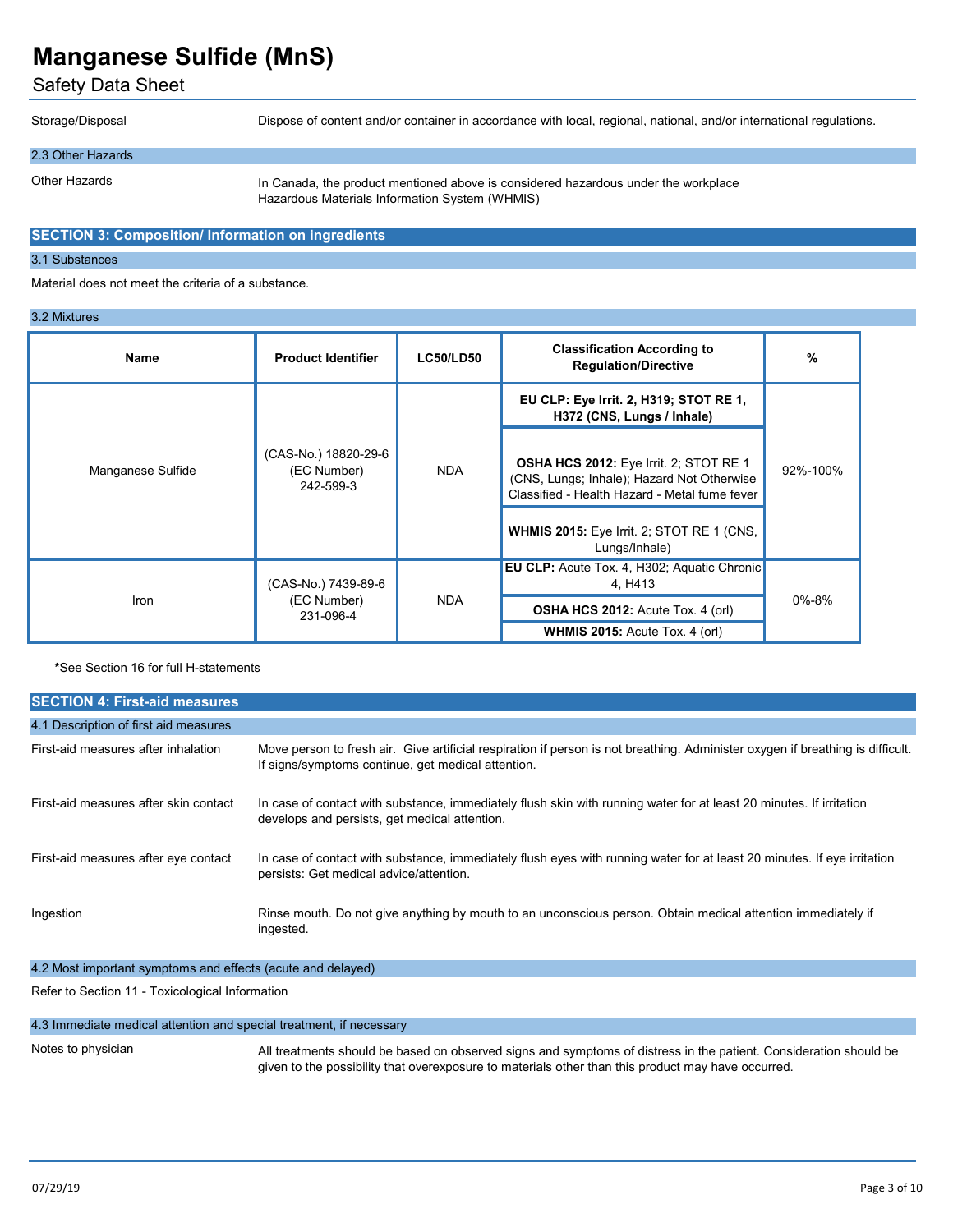Safety Data Sheet

| <b>SECTION 5: Fire-fighting measures</b>                              |                                                                                                                                                                                                                                                                                                                                                          |
|-----------------------------------------------------------------------|----------------------------------------------------------------------------------------------------------------------------------------------------------------------------------------------------------------------------------------------------------------------------------------------------------------------------------------------------------|
| 5.1 Extinguishing media                                               |                                                                                                                                                                                                                                                                                                                                                          |
| Suitable Extinguishing Media                                          | LARGE FIRES: Water spray, fog or regular foam.<br>SMALL FIRES: Dry chemical, CO2, water spray or regular foam                                                                                                                                                                                                                                            |
| Unsuitable extinguishing media                                        | No data available                                                                                                                                                                                                                                                                                                                                        |
| 5.2 Specific hazards arising from the chemical                        |                                                                                                                                                                                                                                                                                                                                                          |
| Fire hazard                                                           | Some may burn, but none ignite readily.                                                                                                                                                                                                                                                                                                                  |
| <b>Explosion Hazard</b>                                               | No data available.                                                                                                                                                                                                                                                                                                                                       |
| 5.3 Special protective equipment and precautions for fire-fighters    |                                                                                                                                                                                                                                                                                                                                                          |
| Protection during firefighting                                        | Wear positive pressure self-contained breathing apparatus (SCBA)<br>Structural firefighters' protective clothing will only provide limited protection                                                                                                                                                                                                    |
| <b>SECTION 6: Accidental release measures</b>                         |                                                                                                                                                                                                                                                                                                                                                          |
| 6.1 Person precautions, protective equipment and emergency procedures |                                                                                                                                                                                                                                                                                                                                                          |
| <b>Personal Precautions</b>                                           | Ventilate enclosed areas. Do not walk through spilled material. Wear appropriate personal protective equipment avoid<br>direct contact. Do not touch damaged containers or spilled material unless wearing appropriate protective clothing                                                                                                               |
| <b>Emergency Procedures</b>                                           | As an immediate precautionary measure, isolate spill or leak area for at least 25 meters (75 feet) in all directions. If<br>tank, rail car or tank truck is involved in a fire, ISOLATE for 800 meters (1/2 mile) in all directions; also, consider initial<br>evacuation for 800 meters (1/2 mile) in all directions. Keep unauthorized personnel away. |
| 6.2 Environmental precautions                                         |                                                                                                                                                                                                                                                                                                                                                          |
| Prevent entry to sewers and waterways                                 |                                                                                                                                                                                                                                                                                                                                                          |
| 6.3 Methods and material for containment and cleaning up              |                                                                                                                                                                                                                                                                                                                                                          |
| For containment                                                       | Avoid dust generation.                                                                                                                                                                                                                                                                                                                                   |
| Methods for cleaning up                                               | Carefully shovel or sweep up spilled material and place in suitable container. Cover powder<br>spill with plastic sheet or tarp to minimize spreading.                                                                                                                                                                                                   |
| 6.4 Reference to other sections                                       |                                                                                                                                                                                                                                                                                                                                                          |
|                                                                       | For further information refer to section 8: "Exposure controls/personal protection" and Section 13 - "Disposal Considerations."                                                                                                                                                                                                                          |
| <b>SECTION 7: Handling and storage</b>                                |                                                                                                                                                                                                                                                                                                                                                          |
| 7.1 Precautions for safe handling                                     |                                                                                                                                                                                                                                                                                                                                                          |
| Precautions for safe handling                                         | Use only with adequate ventilation. Wear appropriate personal protective equipment, avoid direct contact. Do not<br>breathe dust. Avoid contact with skin, eyes, and clothing. Wash thoroughly with soap and water after handling and<br>before eating, drinking, or using tobacco.                                                                      |
| 7.2 Conditions for safe storage, including any incompatibilities      |                                                                                                                                                                                                                                                                                                                                                          |
| Storage conditions                                                    | Keep container tightly closed in a cool, well-ventilated place.                                                                                                                                                                                                                                                                                          |
| <b>SECTION 8: Exposure controls/personal protection</b>               |                                                                                                                                                                                                                                                                                                                                                          |
| 8.1 Control parameters                                                |                                                                                                                                                                                                                                                                                                                                                          |
| Exposure limits/guidelines                                            | No applicable limits available for product or components.                                                                                                                                                                                                                                                                                                |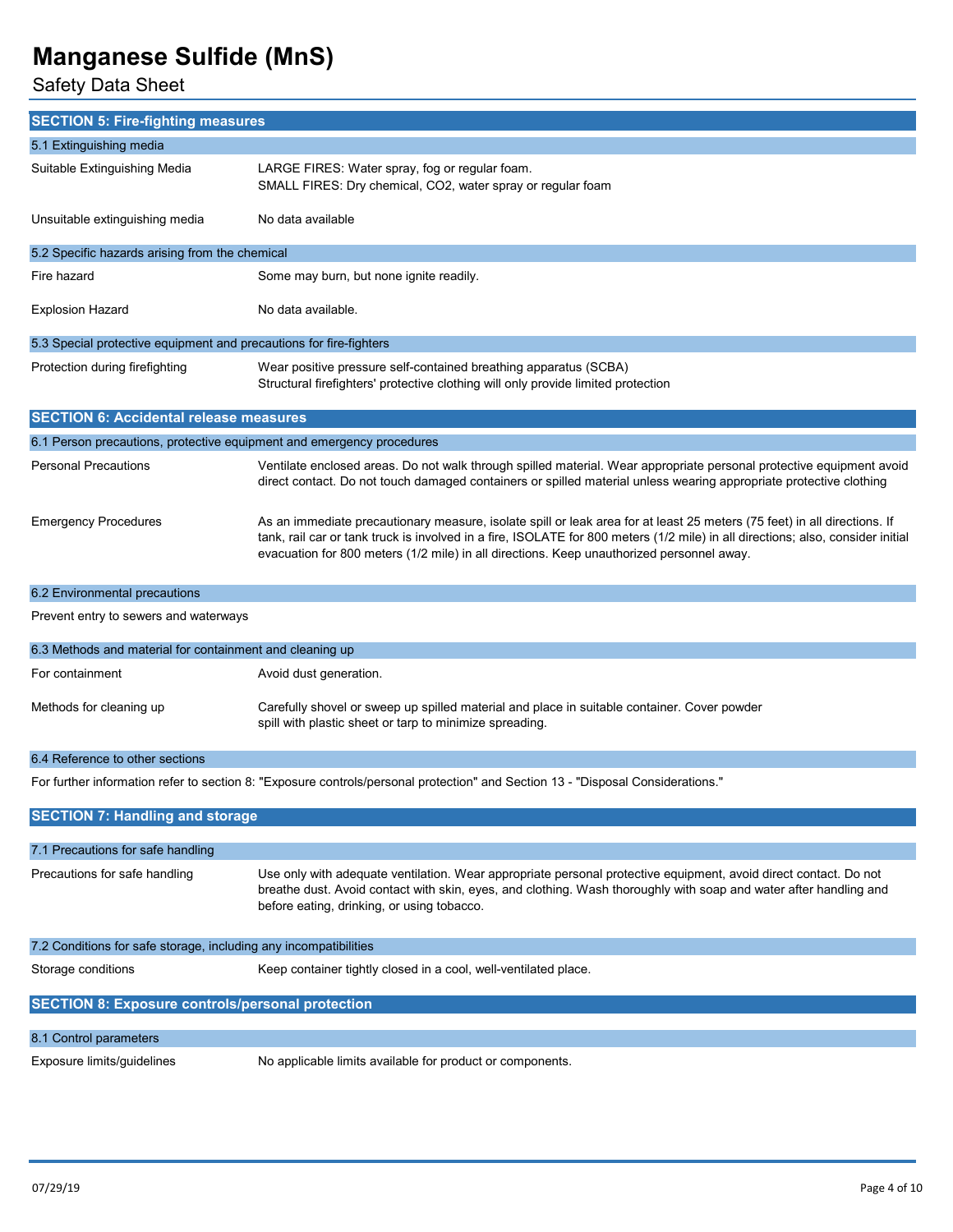# Safety Data Sheet

| 8.2 Appropriate engineering controls                             |                                                                                                                                                                                                                                                                                                                                                                                                                                                                                                                                                                                                                  |
|------------------------------------------------------------------|------------------------------------------------------------------------------------------------------------------------------------------------------------------------------------------------------------------------------------------------------------------------------------------------------------------------------------------------------------------------------------------------------------------------------------------------------------------------------------------------------------------------------------------------------------------------------------------------------------------|
| Appropriate engineering controls                                 | Good general ventilation should be used. Ventilation rates should be matched to conditions.<br>If applicable, use process enclosures, local exhaust ventilation, or other engineering controls to maintain airborne<br>levels below recommended exposure limits. If exposure limits have not been established, maintain airborne levels to<br>an acceptable level. Ensure that dust handling systems (such as exhaust ducts, dust collectors, vessels and<br>processing equipment) are designed in a manner to prevent the escape of dust into the work area (i.e., there is not<br>leakage from the equipment). |
| Environmental exposure controls                                  | Follow best practice for site management and disposal of waste.                                                                                                                                                                                                                                                                                                                                                                                                                                                                                                                                                  |
| 8.3 Individual protection measures/Personal protective equipment |                                                                                                                                                                                                                                                                                                                                                                                                                                                                                                                                                                                                                  |
| Eye protection                                                   | Safety glasses or goggles are recommended when using product.                                                                                                                                                                                                                                                                                                                                                                                                                                                                                                                                                    |
| Skin and body protection                                         | Wear appropriate gloves. Wear long sleeves and/or protective coveralls                                                                                                                                                                                                                                                                                                                                                                                                                                                                                                                                           |
| Respiratory protection                                           | For limited exposure use an N95 dust mask. For prolonged exposure use an air-purifying respirator with high efficiency<br>particulate air (HEPA) filters. Follow the OSHA respirator regulations found in 29 CFR 1910.134. Use a NIOSH/MSHA<br>approved respirator if exposure limits are exceeded or symptoms are experienced.                                                                                                                                                                                                                                                                                  |
| Other information                                                | Do not eat, drink or smoke when using this product. Always wash hands after handling the product. Handle in<br>accordance with good industrial hygiene and safety procedures.                                                                                                                                                                                                                                                                                                                                                                                                                                    |

## **SECTION 9: Physical and chemical properties**

### 9.1 Information on basic physical and chemical properties

| Physical state                              | Powder                                 |
|---------------------------------------------|----------------------------------------|
| Appearance                                  | Powder                                 |
| Color                                       | Green                                  |
| Odor                                        | Little                                 |
| Odor threshold                              | No data available                      |
| рH                                          | No data available                      |
| Melting point                               | No data available                      |
| Freezing point                              | No data available                      |
| Boiling point                               | No data available                      |
| Flash point                                 | No data available                      |
| Relative evaporation rate (butyl acetate=1) | No data available                      |
| Flammability (solid, gas)                   | No data available                      |
| Vapor pressure                              | No data available                      |
| Relative vapor density at 20 °C             | No data available                      |
| Relative density                            | No data available                      |
| Specific gravity / density                  | Bulk density $-3.99$ g/cm <sup>3</sup> |
| Solubility                                  | Negligible $< 0.1\%$                   |
| Partition coefficient n-octanol/water       | No data available                      |
| Auto-ignition temperature                   | No data available                      |
| Decomposition temperature                   | No data available                      |
| Viscosity, kinematic                        | No data available                      |
| Viscosity, dynamic                          | No data available                      |
| <b>Explosion limits</b>                     | No data available                      |
| Explosive properties                        | No data available                      |
|                                             |                                        |

#### 9.2 Other information

No additional physical and chemical parameters noted

## **SECTION 10: Stability and reactivity**

### 10.1 Reactivity

Metal products themselves are not reactive, however, caution must be taken when welding due to fumes and gasses

10.2 Chemical stability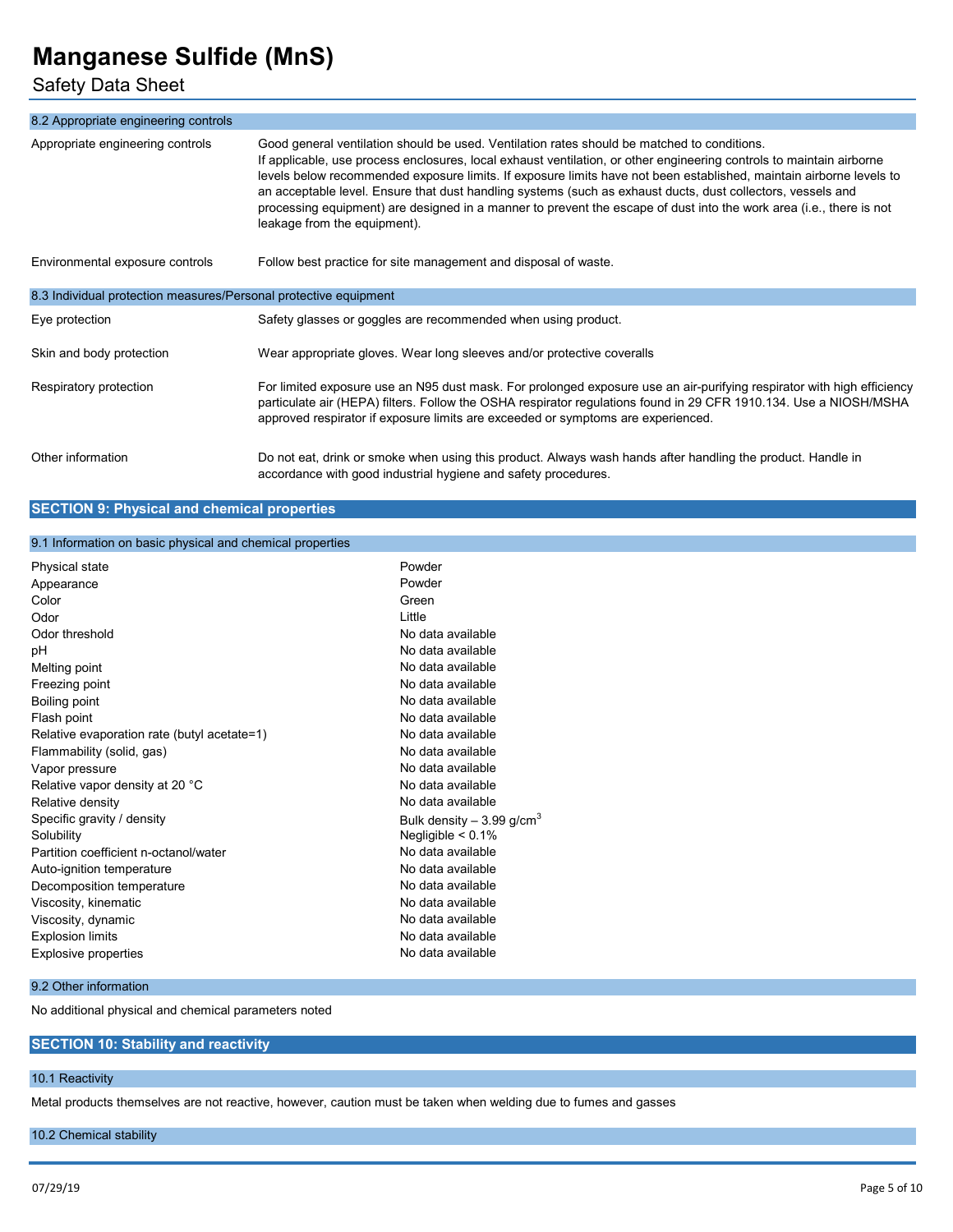# Safety Data Sheet

Stable under normal temperatures and pressures.

| 10.3 Possibility of hazardous reactions |
|-----------------------------------------|
| Hazardous polymerization will not occur |
| 10.4 Conditions to avoid                |
| Avoid dust formation.                   |
| 10.5 Incompatible materials             |
| None                                    |
| 10.6 Hazardous decomposition products   |
| None                                    |

### **SECTION 11: Toxicological information**

#### 11.1 Information on toxicological effects

#### Iron (7439-89-6) (0% to 8%)

**Acute Toxicity:** Ingestion/Oral-Rat LD50 • 750 mg/kg; Blood: **Changes in serum composition (e.g., TP, bilirubin cholesterol)**; Biochemical: Enzyme inhibition, induction, or change in blood or tissue levels: **Transaminases**; Ingestion/Oral-Child TDLo • 77 mg/kg; Behavioral: **Irritability**; Gastrointestinal: **Nausea or vomiting**; Blood: Normocytic anemia;

**Multi-dose Toxicity**: Ingestion/Oral-Rat TDLo • 105 mg/kg 5 Week(s)-Continuous; Liver: **Tumors**; Tumorigenic: **Active as anti-cancer agent**; Tumorigenic: **Protects against induction of experimental tumors**

| <b>GHS Properties</b>            | <b>Classification</b>                                           |
|----------------------------------|-----------------------------------------------------------------|
|                                  | EU/CLP: No data available                                       |
| <b>Acute toxicity</b>            | OSHA HCS 2012: No data available                                |
|                                  | <b>WHMIS 2015: No data available</b>                            |
|                                  | <b>EU/CLP:</b> No data available                                |
| <b>Skin corrosion/Irritation</b> | OSHA HCS 2012: No data available                                |
|                                  | <b>WHMIS 2015: No data available</b>                            |
|                                  | <b>EU/CLP: Serious Eye Damage 2</b>                             |
| Serious eye damage/Irritation    | OSHA HCS 2012: Serious Eye Damage 2                             |
|                                  | WHMIS 20150: Serious Eye Damage 2                               |
|                                  | EU/CLP: No data available                                       |
| <b>Skin sensitization</b>        | EU/CLP: No data available                                       |
|                                  | <b>WHMIS 2015: No data available</b>                            |
|                                  | EU/CLP: No data available                                       |
| <b>Respiratory sensitization</b> | EU/CLP: No data available                                       |
|                                  | <b>WHMIS 2015: No data available</b>                            |
| <b>Aspiration Hazard</b>         | EU/CLP: No data available EU/CLP: No data available WHMIS 2015: |
|                                  | No data available                                               |
|                                  | EU/CLP: No data available                                       |
| Carcinogenicity                  | OSHA HCS 2012: No data available                                |
|                                  | <b>WHMIS 2015: No data available</b>                            |
|                                  | <b>EU/CLP:</b> No data available                                |
| <b>Germ Cell Mutagenicity</b>    | OSHA HCS 2012: No data available                                |
|                                  | <b>WHMIS 2015: No data available</b>                            |
|                                  | EU/CLP: No data available                                       |
| <b>Toxicity for Reproduction</b> | OSHA HCS 2012: No data available                                |
|                                  | <b>WHMIS 2015: No data available</b>                            |
|                                  | <b>EU/CLP:</b> No data available                                |
| <b>STOT-SE</b>                   | <b>OSHA HCS 2012: No data available</b>                         |
|                                  | <b>WHMIS 2015: No data available</b>                            |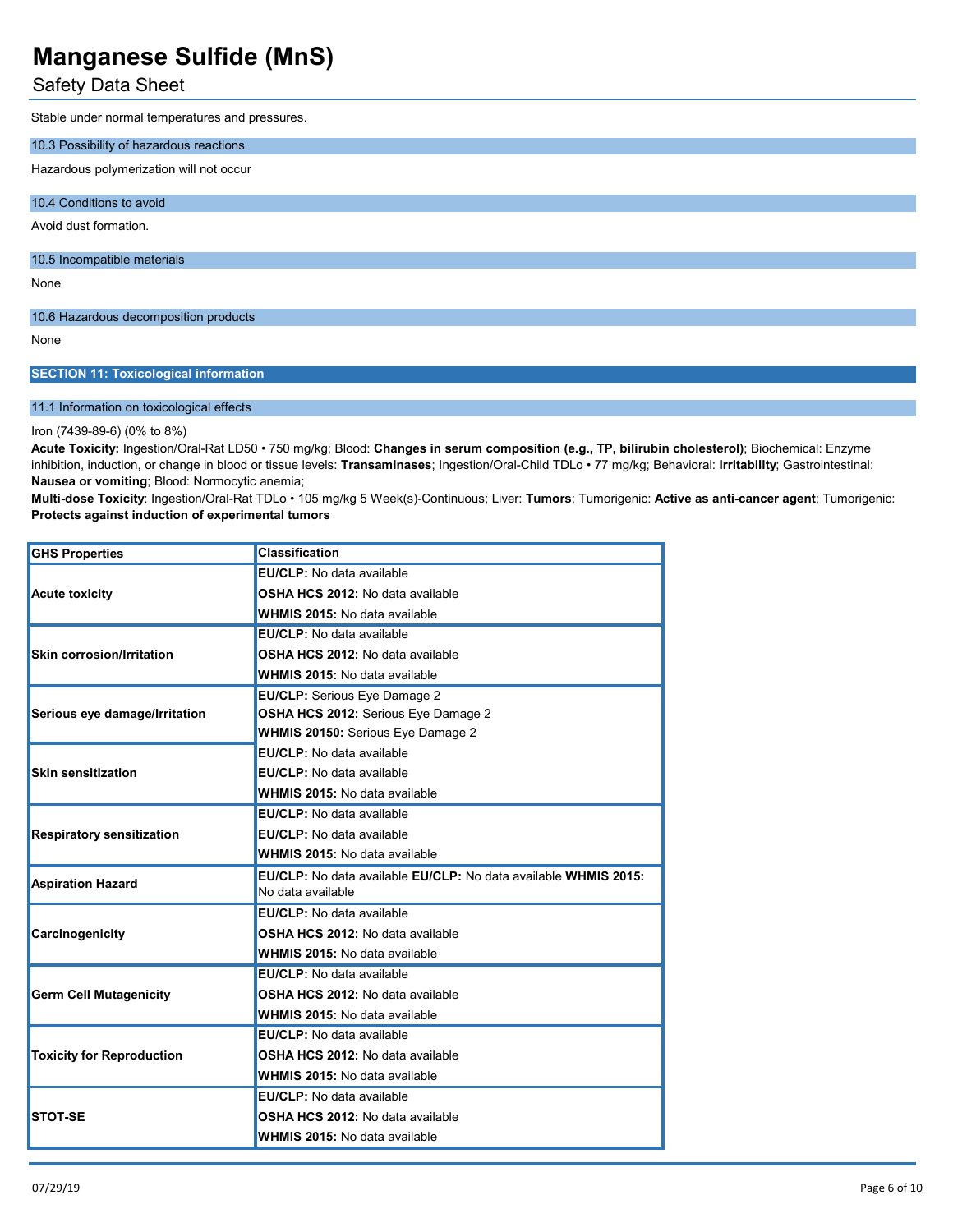Safety Data Sheet

| <b>GHS Properties</b>               | <b>Classification</b>                                                                                                                                                                                                                                              |  |  |
|-------------------------------------|--------------------------------------------------------------------------------------------------------------------------------------------------------------------------------------------------------------------------------------------------------------------|--|--|
|                                     | <b>EU/CLP:</b> Specific Target Organ Toxicity Repeated Exposure 1                                                                                                                                                                                                  |  |  |
|                                     | OSHA HCS 2012: Specific Target Organ                                                                                                                                                                                                                               |  |  |
| <b>STOT-RE</b>                      | <b>Toxicity Repeated Exposure 1</b>                                                                                                                                                                                                                                |  |  |
|                                     | <b>WHMIS 2015:</b> Specific Target Organ                                                                                                                                                                                                                           |  |  |
|                                     | <b>Toxicity Repeated Exposure 1</b>                                                                                                                                                                                                                                |  |  |
| 11.2 Potential Health Effects       |                                                                                                                                                                                                                                                                    |  |  |
| Symptoms/effects after inhalation   |                                                                                                                                                                                                                                                                    |  |  |
| Acute (Immediate)                   | Exposure to dust may cause irritation. Processes such as cutting, grinding, crushing, or impact may result in<br>generation of excessive amounts of airborne dusts in the workplace. Nuisance dust may affect the lungs but reactions<br>are typically reversible. |  |  |
| Chronic (Delayed)                   | Manganese intoxication can result in a syndrome of parkinsonism and dystonia. Repeated or prolonged exposure to<br>dust may cause wheezing, chest tightness, productive cough nasal irritation and symptoms of chronic respiratory<br>disease.                     |  |  |
| Symptoms/effects after skin contact |                                                                                                                                                                                                                                                                    |  |  |
| Acute (Immediate)                   | Exposure to dust may cause mechanical irritation.                                                                                                                                                                                                                  |  |  |
| Chronic (Delayed)                   | No data available                                                                                                                                                                                                                                                  |  |  |
| Symptoms/effects after eye contact  |                                                                                                                                                                                                                                                                    |  |  |
| Acute (Immediate)                   | Excessive concentrations of nuisance dust in the workplace may reduce visibility and may cause unpleasant deposits                                                                                                                                                 |  |  |
|                                     | in eyes.                                                                                                                                                                                                                                                           |  |  |
| Chronic (Delayed)                   | No data available                                                                                                                                                                                                                                                  |  |  |
| Symptoms/effects after ingestion    |                                                                                                                                                                                                                                                                    |  |  |
| Acute (Immediate)                   | Excessive concentration of nuisance duct in the workplace may cause irreversible damage to mucous membranes.                                                                                                                                                       |  |  |
| Chronic (Delayed)                   | No data available                                                                                                                                                                                                                                                  |  |  |
| Other information                   | Heating above the melting point releases metallic oxides which may cause metal fume fever by inhalation. The<br>symptoms are shivering, fever, malaise and muscular pain.                                                                                          |  |  |

# **SECTION 12: Ecological information**

| 12.1 Toxicity                      |
|------------------------------------|
| Material data lacking.             |
| 12.2 Persistence and degradability |
| Material data lacking.             |
| 12.3 Bioaccumulate potential       |
| Material data lacking.             |
| 12.4 Mobility in Soil              |

Material data lacking.

### 12.5 Results of PBT and vPvB assessment

No PBT and vPvB assessment has been conducted.

#### 12.6 Other adverse effects

No studies have been found.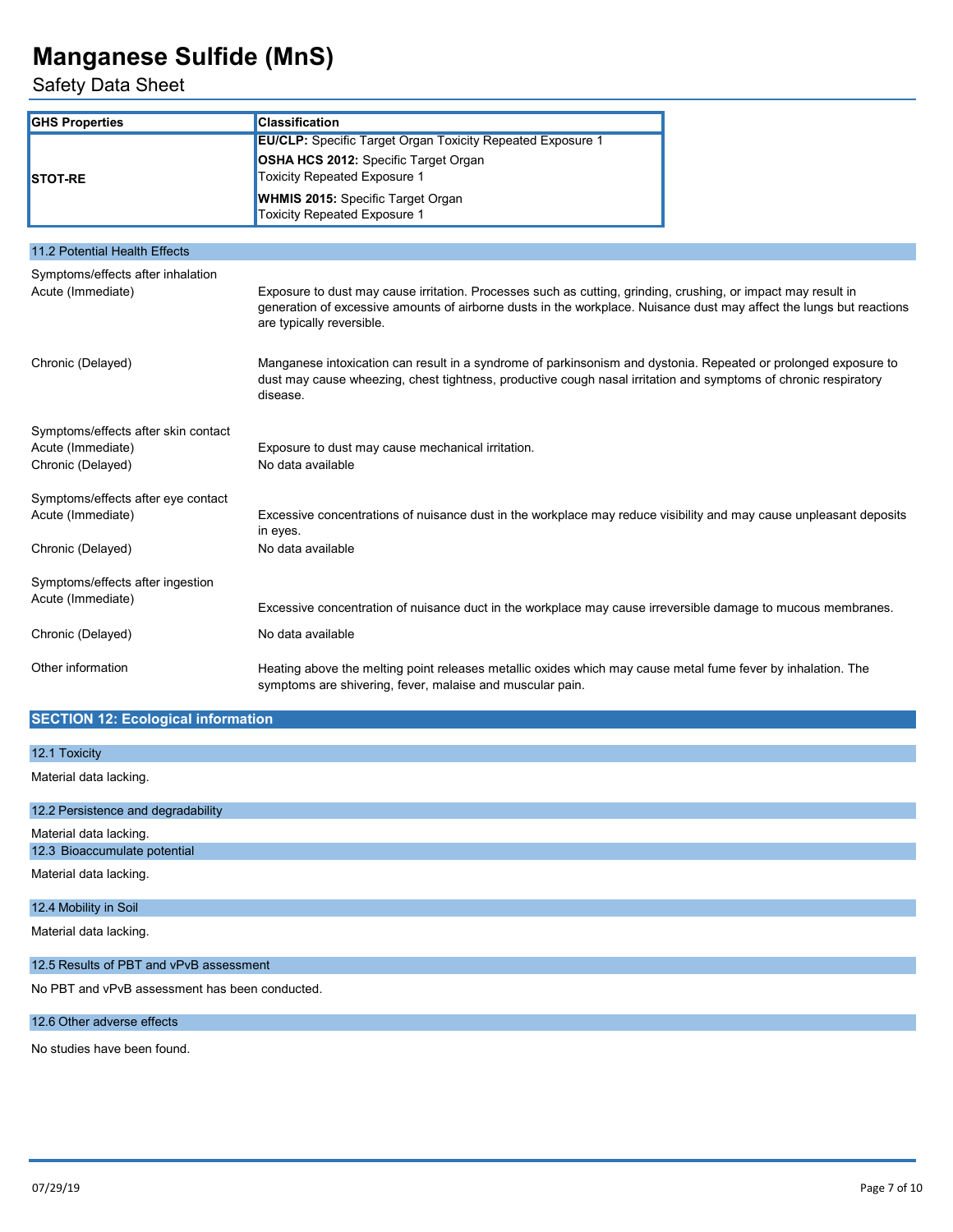Safety Data Sheet

## **SECTION 13: Disposal considerations**

#### 13.1 Disposal methods

Product/Packaging disposal recommendations

Dispose of contents/container in accordance with local, regional, and/or national regulations

# **SECTION 14: Transport information**

|                  | 14.1. UN number | 14.2. UN proper<br>shipping name | 14.3. Transport hazard<br>classes | 14.4. Packing<br>group | 14.5.<br>Environmental<br>hazards |
|------------------|-----------------|----------------------------------|-----------------------------------|------------------------|-----------------------------------|
| <b>DOT</b>       | Not applicable  | Not Regulated                    | Not applicable                    | Not applicable         | <b>NDA</b>                        |
| <b>TDG</b>       | Not applicable  | Not Regulated                    | Not applicable                    | Not applicable         | <b>NDA</b>                        |
| <b>IMO/IMDG</b>  | Not applicable  | Not Regulated                    | Not applicable                    | Not applicable         | <b>NDA</b>                        |
| <b>ADN</b>       | Not applicable  | Not Regulated                    | Not applicable                    | Not applicable         | <b>NDA</b>                        |
| ADR/RID          | Not applicable  | Not Regulated                    | Not applicable                    | Not applicable         | <b>NDA</b>                        |
| <b>IATA/ICAO</b> | Not applicable  | Not Regulated                    | Not applicable                    | Not applicable         | <b>NDA</b>                        |

### 14.6 Special precautions for user

None specified

#### 14.7 Transport in bulk according to Annex II of Marol and the IBC Code

Material data lacking

#### 14.8 Other information

#### **SECTION 15: Regulatory information**

#### **15.1. Safety, health and environmental regulations/legislation specific for the substance or mixture**

SARA Hazard Classifications **Acute**, Chronic

| Inventory                                         |            |                   |                    |                  |                  |             |
|---------------------------------------------------|------------|-------------------|--------------------|------------------|------------------|-------------|
| Component                                         | <b>CAS</b> | <b>Canada DSL</b> | <b>Canada NDSL</b> | <b>EU EINECS</b> | <b>EU ELNICS</b> | <b>TSCA</b> |
| Manganese Sulfide (MnS) as<br>Manganese compounds | <b>NDA</b> | No                | No                 | No               | No               | No          |
| Iron                                              | 7439-89-6  | Yes               | No                 | Yes              | No               | Yes         |
| Manganese Sulfide                                 | 18820-29-6 | Yes               | No                 | Yes              | No               | Yes         |

#### 15.2 International regulations

**Canada**

#### **Labor**

Canada – WHIMIS 1988 – Classifications of substances

| Manganese Sulfide (MnS) as<br>Manganese compound |            | Not Listed                                                                |
|--------------------------------------------------|------------|---------------------------------------------------------------------------|
| <b>I</b> ron                                     | 7439-89-6  | Uncontrolled product according to WHMIS<br><b>Classification criteria</b> |
| Manganese Sulfide                                | 18820-29-6 | Not Listed                                                                |

Canada – WHMIS 1988 – Ingredient disclosure List

| Manganese Sulfide (MnS) as<br>Manganese compound |            | <b>11%</b> |
|--------------------------------------------------|------------|------------|
| <b>I</b> ron                                     | 7439-89-6  | Not Listed |
| Manganese Sulfide                                | 18820-29-6 | Not Listed |
|                                                  |            |            |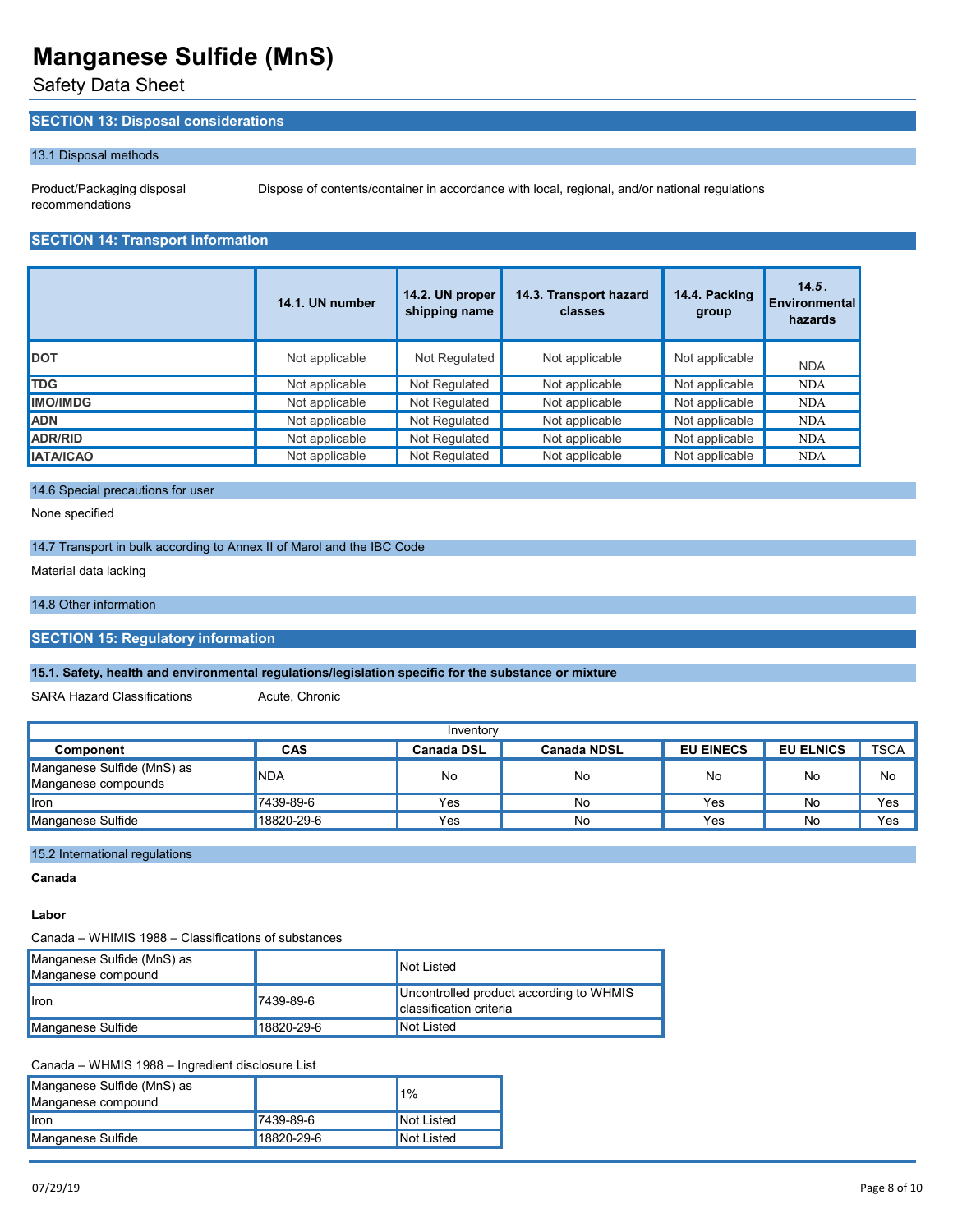# Safety Data Sheet

## **Environmen**t

Canada – CEPA – Priority Substances List

| Manganese Sulfide (MnS) as<br>Manganese compound |            | Not Listed |
|--------------------------------------------------|------------|------------|
| <b>I</b> ron                                     | 7439-89-6  | Not Listed |
| Manganese Sulfite                                | 18820-29-6 | Not listed |

#### United States

## **Labor**

#### **U.S. - OSHA - Process Safety Management - Highly Hazardous Chemicals**

| Manganese Sulfide (MnS) as<br>Manganese compound |            | Not Listed |
|--------------------------------------------------|------------|------------|
| <b>I</b> ron                                     | 7439-89-6  | Not Listed |
| Manganese Sulfide                                | 18820-29-6 | Not Listed |

#### **U.S. - OSHA - Specifically Regulated Chemicals**

| Manganese Sulfide (MnS) as<br>Manganese compounds |            | Not Listed |
|---------------------------------------------------|------------|------------|
| <b>I</b> ron                                      | 7439-89-6  | Not Listed |
| Manganese Sulfite                                 | 18820-29-6 | Not Listed |

### **Environment**

**U.S. – CAA (Clean Air Act) – 1990 Hazardous Air Pollutants**

| Manganese Sulfide (MnS) as<br>Manganese compound |            | cincluding any unique chemical substance that contains<br>Manganese as part of tis infrastructure |
|--------------------------------------------------|------------|---------------------------------------------------------------------------------------------------|
| <b>I</b> lron                                    | 7439-89-6  | Not Listed                                                                                        |
| Manganese Sulfide                                | 18820-29-6 | Not Listed                                                                                        |

### **U.S. - CERCLA/SARA - Section 302 Extremely Hazardous Substances TPQs**

| Manganese Sulfide (MnS) as<br>Manganese compound |            | Not Listed |
|--------------------------------------------------|------------|------------|
| <b>I</b> ron                                     | 7439-89-6  | Not Listed |
| Manganese Sulfide                                | 18820-29-6 | Not Listed |

### **U.S. - CERCLA/SARA - Section 313 - Emission Reporting**

| Manganese Sulfide (MnS) as<br>Manganese compound |            | Not Listed |
|--------------------------------------------------|------------|------------|
| <b>I</b> ron                                     | 7439-89-6  | Not Listed |
| Manganese Sulfide                                | 18820-29-6 | Not Listed |

### **U.S. - CERCLA/SARA - Section 313 - PBT Chemical Listing**

| Manganese Sulfide (MnS) as<br>Manganese compound |                 | Not Listed |
|--------------------------------------------------|-----------------|------------|
| <b>I</b> ron                                     | $7439 - 89 - 6$ | Not Listed |
| Manganese Sulfide                                | 18820-29-6      | Not Listed |

### **United States - California**

## **Environment**

**U.S. - California - Proposition 65 - Carcinogens List**

| Manganese Sulfide (MnS) as<br>Manganese compound |            | Not Listed |
|--------------------------------------------------|------------|------------|
| <b>I</b> ron                                     | 7439-89-6  | Not Listed |
| Manganese Sulfide                                | 18820-29-6 | Not Listed |